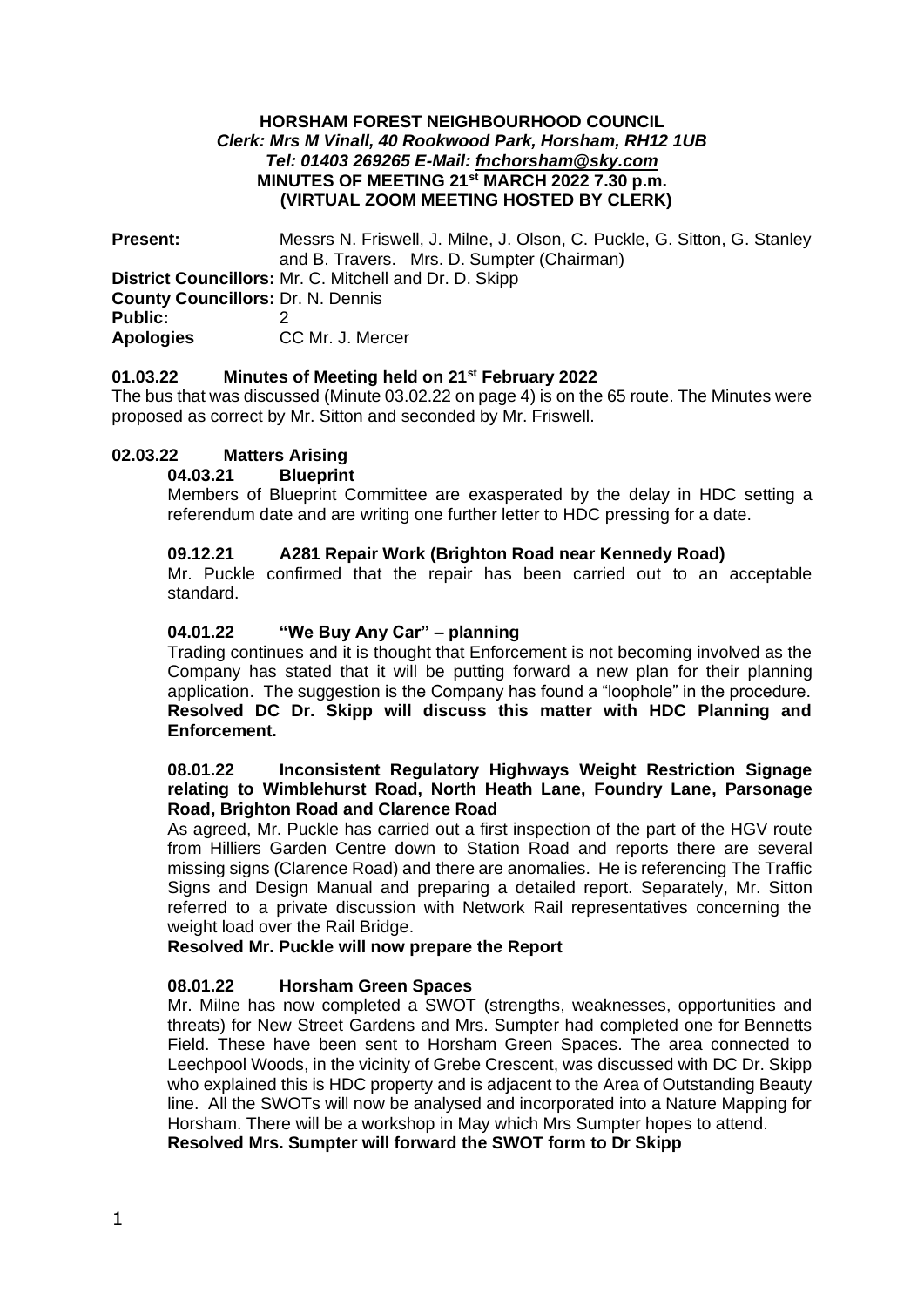# **04.02.22 Planning**

The members of public attended this Meeting to have more understanding of Forest Neighbourhood Council's role in planning applications as FNC had objected to their application although there were approvals from their local neighbourhood. They had not received the FNC newsletter that did give an outline of FNC's role in planning applications and that whilst Neighbourhood Councils are not statutory, they are consultees on every planning application in their area. Most planning applications are usually determined by HDC officers under delegated powers. However more complex planning applications are generally determined at Planning Committee. **Resolved to forward a newsletter to these residents.**

Reference was again made to parking problems in Queens Street/Queensway and one suggestion is for the bollards along the pavement area to be moved forward. **\*See reference to Public Realm in DC Mr. Mitchell's report**

# **06.02.22 Reports from representatives on outside bodies**

Mr. Sitton suggested that the speed indicator device should now be removed from St. Leonard's Road (referring to rotation). FNC Councillors agreed to the suggestion that it is now activated in Kings Road.

**Resolved Mr. Sitton will endeavour to get the SID removed. \*See further report on Speedwatch under Agenda Item 11**

# **03.03.22 Public Forum**

The members of public primarily attended to discuss planning applications.

# **04.03.22 County Councillor and District Councillor Reports**

**DC Mr. Mitchell** referred to Jubilee preparations that are now at the later stage of development and in Horsham, will mostly take place in Carfax on Jubilee Thursday and Friday. The aim is not to change any Saturday market trading plans. He is excited by the plans that will soon be publicised; and this may open with a searchlight display. Jubilee tree planting has taken place in Horsham Park. DC Mr. Mitchell is encouraging neighbourhoods to apply for street closures orders and this will not incur any cost – he is anticipating that street parties will take place on Jubilee Sunday. DC Dr. Skipp reiterated the Council's aim to ensure this is a memorable weekend. There are small grants available to Parish and Neighbourhood Councils for Jubilee community celebrations.

**UKRAINE –** HDC organised a vigil for Ukraine in Carfax where the Ukrainian flag is currently being flown. The flag will be transferred to Park House later and it is noted that The Capital Theatre is now alight with Ukrainian colours.

**PUBLIC REALM –** DC Mr. Mitchell updated Councillors on works that are being carried out under the Public Realm programme. He explained that proposals are being carried forward when grants are available (he referred to the fact that Central Government has changed policy and is tending towards announcing specific grants). It has been decided to concentrate on areas and the first stage is re-laying of tiles in West Walk, The Forum. Replacement tiles will run along from Costa Coffee alley to the corner (Blacks and TK Maxx) and will involve some slight changes to the pedestrian crossing. He then referred to upgrading around The Lynd Cross, specifically the central point where there is currently interim tree planting.

Once again NC Councillors raised the question of improvements to Queen Street (improvements are subject to grant funding but it is acknowledged that this is an area that needs to become more user friendly and attractive). If and when a grant is available, DC Mr. Mitchell could see no reason why this Council could not be involved at the initial plan stage.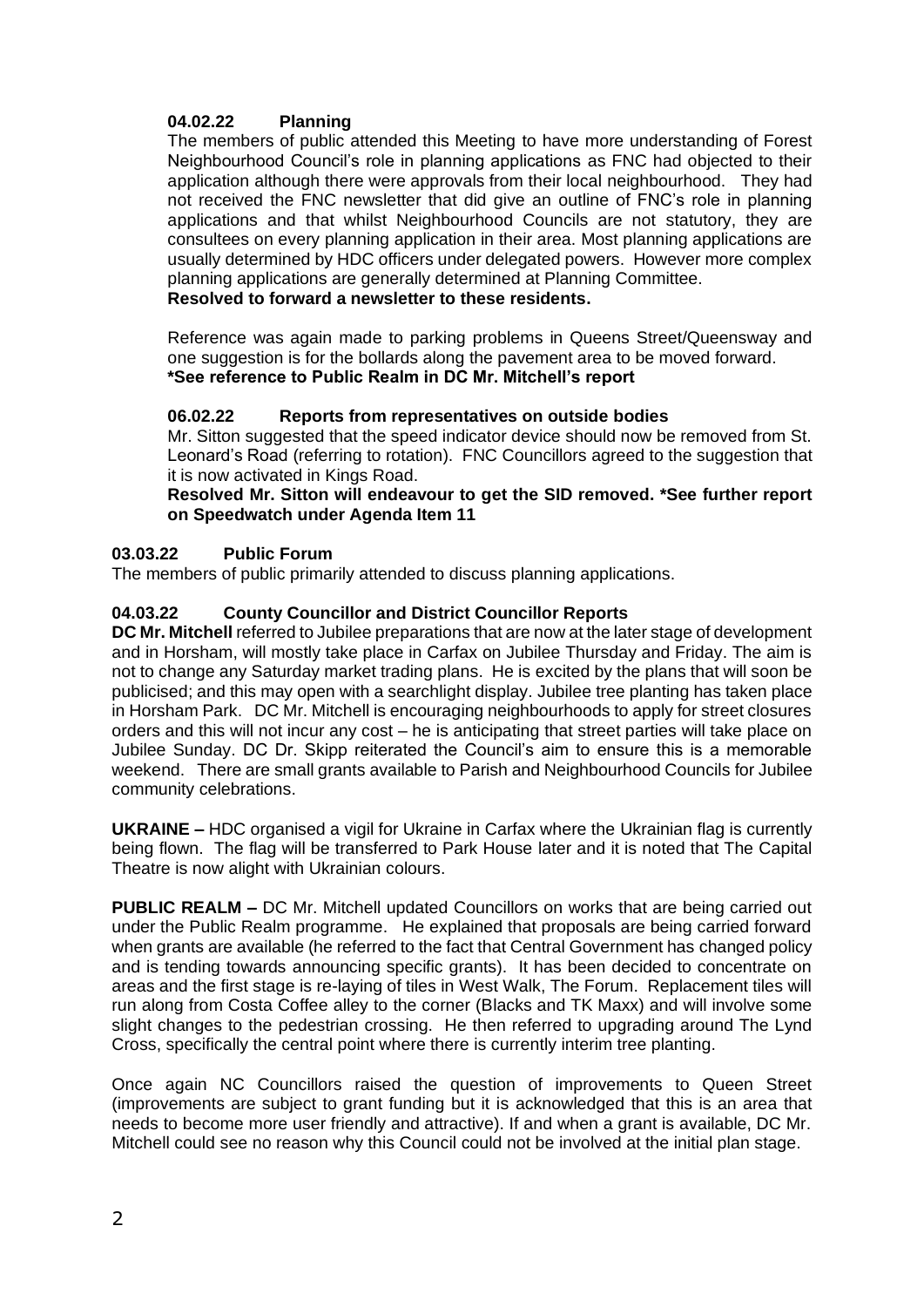Relating again to Queensway/Queens Street, CC Mr. Milne said that suggestions being put forward might "clash" with CPZ review and it is important that these discussions run in tandem. He is currently collating "early bird" ideas.

**CC Dr. Dennis** advised that within the new Highways programme, New Street is scheduled for carriageway surface dressing within 3-5 years.

Continuing the topic of carriageway repairs, Councillors referred to the state of the road surfaces in St. Leonard's Road and Comptons Lane, both roads are the subject of many complaints. Dr. Dennis reported the Highways Inspector has now carried out a site visit and as at 15<sup>th</sup> March, did not identify any serious issues (the potholes have to be a certain size). The pothole close to 56 Comptons Lane will be repaired under the 28-day performance measure.

Forest Neighbourhood Councillors continued to ask that Dr. Dennis raises the road condition, especially in St. Leonard's Road with the Authorities.

C Dr. Dennis said that WSCC has referred reports of glass particles in verges to HDC Street Cleaning services.

### **CPZ REVIEW**

There continues to be some confusion as to where this Review is currently positioned. It is at the **informal consultation stage** and FNC has been invited to put forward comments before the Review becomes a formal consultation. The formal consultation will mean that residents who will be affected, will be directly consulted. For any changes to be made, there will have to be a high level of support. At this time, CC Mr. Milne is collating "early bird" ideas that include Station Road where obstructive parking has been highlighted.

CC Dr. Dennis reiterated that this is a revenue neutral review and WSCC aim is to try to solve problems.

DC Mr. J. Olson referred to his involvement with Planning and Development Advisory Group (PDAG) and was pleased to advise that HDC Cabinet has approved a good target 3 year carbon reduction plan.

DC Mr. Olson is liaising with Friends of Ayshe Court regarding a diseased Ash Tree in the lakes vicinity.

CC Mr. Milne referred to the County trial for recycling furniture. At HDC level, this is something that cannot be taken forward due to financial costs but currently these are being met by WSCC.

Recycling food waste is to become compulsory. CC Mr Milne said that trials have worked well and that a new processing plant is to be installed in Warnham. There will be 1/2/3 collections – every week food waste collection, every second week, blue and brown bin collection and every third week, household collection. When questioned about a three-week household collection, CC Mr. Milne referred to facts that show that a large percentage of household waste is actually waste food.

Fire Service – there are significant changes to how the Fire Service is being operated and this includes the recruitment of an additional 15 fire fighters. Rotas are being changed to ensure there is more weekend coverage and there is a new Centre near Reigate that will collate calls from West and East Sussex and Surrey.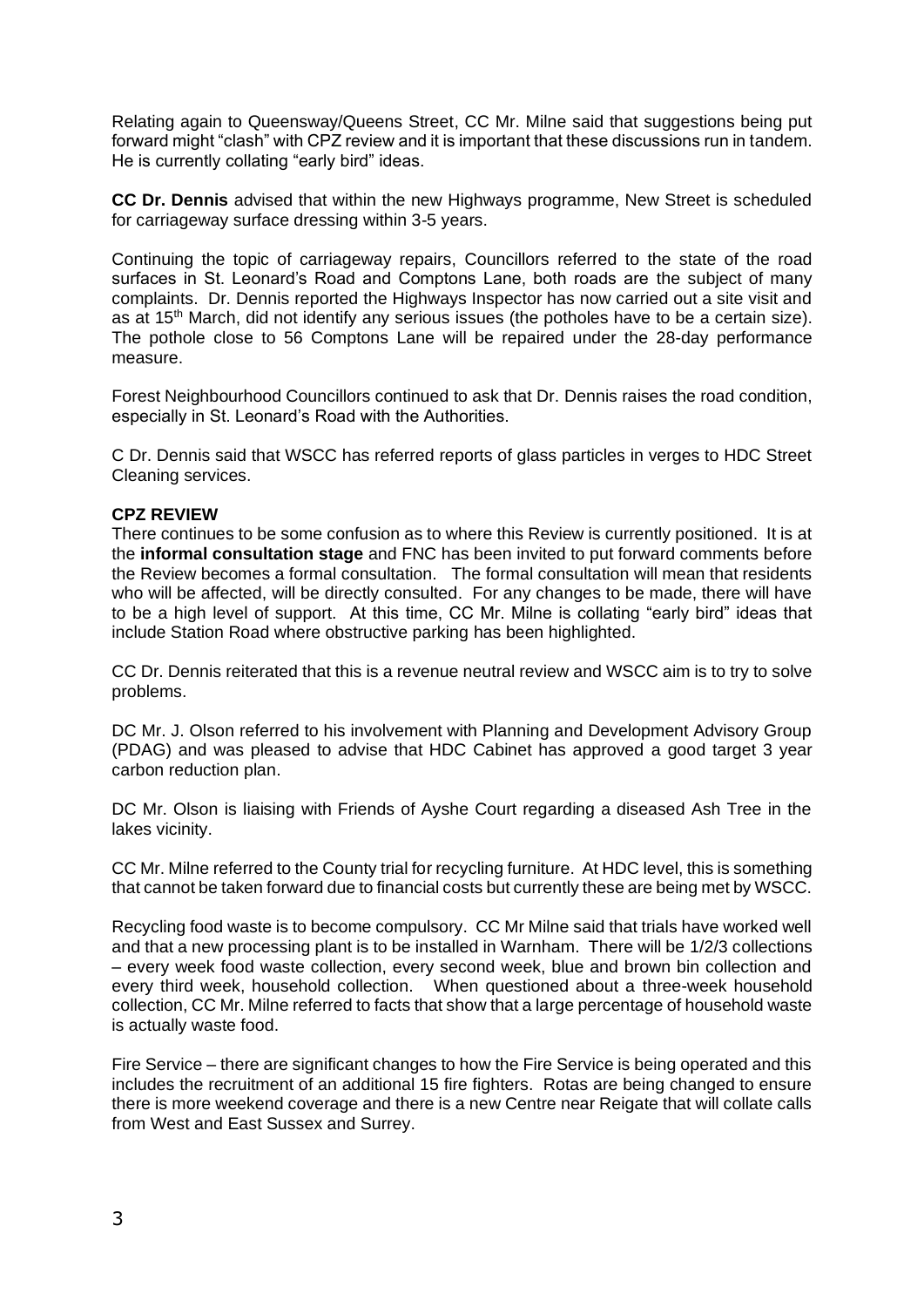# **05.03.22 Planning**

It is noted that DC/21/255 application to erect a detached 2 bay garage in front of the building line, has been approved by HDC.

| 21/2171 | Unit E Foundry Close | Sub-division of warehouse<br>to form 2no separate units.                                                                                           | No Objection |
|---------|----------------------|----------------------------------------------------------------------------------------------------------------------------------------------------|--------------|
| 22/0395 | 21 Barrington Road   | single storey rear<br>extension.                                                                                                                   | $n/\sigma$   |
| 22/0467 | 80 Comptons Lane     | Demolish & erect single<br>storey rear extn, convert loft<br>to living space.                                                                      | n/o          |
| 22/0458 | 10 Oxford Road       | Erection of a single storey<br>rear extension                                                                                                      | n/o          |
| 22/0444 | 105 Bennetts Road    | Erect single storey cycle<br>store, alter existing flat<br>roofs, and alter the existing<br>roof with rooflights and<br>instal rear facing dormer. | n/o          |

# **06.03.22 Treasurer's Report**

Current Account £6,232.76, Reserve Account £1,286.31. The Clerk's honorarium and expenses have been paid for March. It is agreed that Zurich Insurance renewal notice will be paid. If councillors had any expenses, they were asked to submit these asap and before the end of the financial year.

# **07.03.22 Code of Conduct**

Further paperwork that has been prepared by HDC in conjunction with Denne and Trafalgar NCs had previously been circulated. Neighbourhood Councillors agreed that there should be a formal Code of Conduct available for inspection.

## **Resolved that the 3 NCs should adopt the Policy that incorporate changes that are specific to Neighbourhood Councils**

## **08.03.22 Arrangements for return to Salvation Army Hall from 11th April onwards**

It is confirmed that Neighbourhood Councils will meet at the Hall from April onwards – initially on a trial basis. Regrettably it is not feasible to run hybrid meetings (Zoom).

# **09.03.22 "20 is Plenty"**

There is a National Campaign and Mr. Olson is actively involved at the West Sussex and local level.Prior to the Meeting, the Campaign Group known as "20's Plenty For Us" paperwork was distributed that added to its list of perceived benefits of having a wider area 20 mph limit. Mr. Olson referred to case studies and also the fact that Chichester Town has passed a motion for a 20 mph speed limit.

Mr. Olson is in contact with DC Mr. Martin Boffey (previously Chairman at Trafalgar NC) who is also keen to raise awareness at the local level. A draft Motion has been prepared for the 3 Horsham Neighbourhood Councils to take forward – quoting

- air quality
- Improved road safety
- Encouraging active travel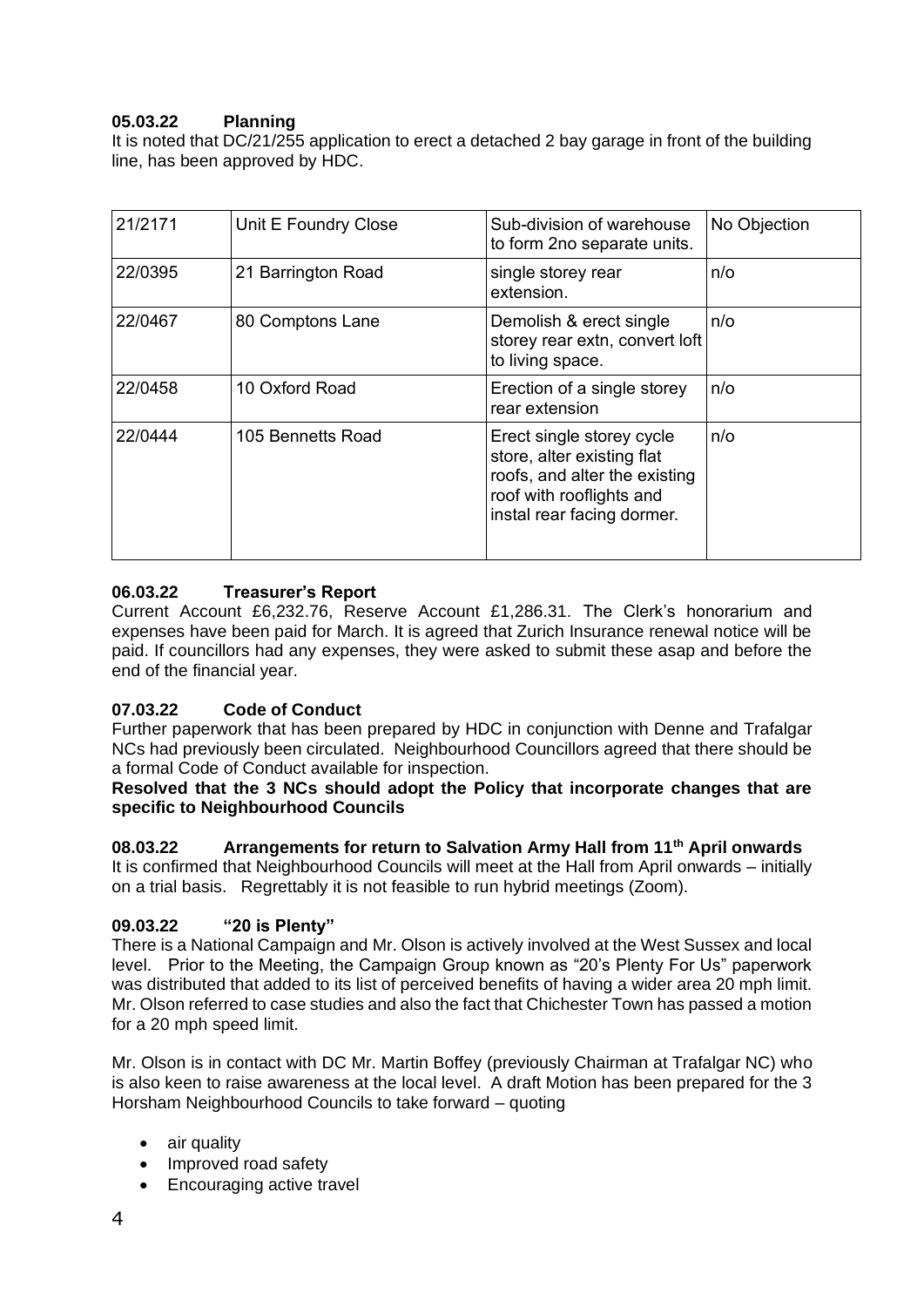One Neighbourhood Councillor raised the issue of how this can be enforced and whether there is a need to reduce the speed limit from 30 mph. The member of public commented that since taking ownership of an electric car, she has realised that because the engine is so quiet, pedestrians cannot take account of car noise.

# **Resolved "20 is Plenty For Us" will be an April Agenda Item to look at all implications.**

## **10.03.22 Behaviour Issues in and around New Street**

It is agreed that our Neighbourhood Wardens will be asked to regularly patrol this area at specific times during The School Day.

# **11.03.22 Reports from Representatives on Outside Bodies**

**Speedwatch –** Mr. Sitton advised that Speedwatch is now live throughout all West Sussex. Speedwatch is able to report incidents such as untaxed/non-MOT vehicles, people using telephones or eating whilst travelling as well as speeding. Incidents can trigger a formal letter, visit or visit explain what will happen to the motorist. Speedwatch volunteers are covered under Section 5 of The Public Order Act 1986.

**Quarterly Meeting –** The minutes had been circulated. The subject of Section 106 monies was raised at this meeting and Mrs. Sumpter advised there is to be a separate meeting with HDC that will look at allocations. She will ask whether Neighbourhood Councils can have input into Highways allocations and is specifically interested in work that could be carried out in Queen Street (laybys?). Separately Mr. Puckle referred to his walk relating to the HGV route and is especially concerned at lack of signage (including some that are legally required) in the Brighton Road dip that is the crossover route to the Riverside Walk. He suggests there should be some form of marking, say a different coloured stretch, to highlight possible pedestrians crossing the road. This problem has been raised in the past and the comment was made that all that it resulted in FNC paying for a pedestrian aware sign to be erected in the Walk. **Resolved that Mrs. Sumpter will raise these issues.** 

## **12.03.22 Correspondence**

**Queen's Green Canopy** – FNC will ask for an Oak Tree is planted in Bennetts Field.

**Queensway** - Mariusz Wierzbicki, HDC Parking Supervisor responded to various comments about Queensway parking. One of the difficulties is that the yellow lines have faded so that it is not always within the law to issue parking tickets.

**Children and Young People's Plan** – The survey, where applicable to Forest Neighbourhood Council, has been completed.

**Proposed New Constituency Boundaries** – this does not affect the boundaries in Forest Neighbourhood:

NHS Consulting on Health Services accessed in Crawley.

Denne and Trafalgar Minutes

# **WSCC Town and Parish News**

- *The latest News includes some relevant information*
- *Consultation Strategy for Education and Skills*
- *Ukraine Online Portal for registering interest in refugee scheme*
- *Bus User Forum – request for volunteers to join this group*

Neighbourhood Alerts